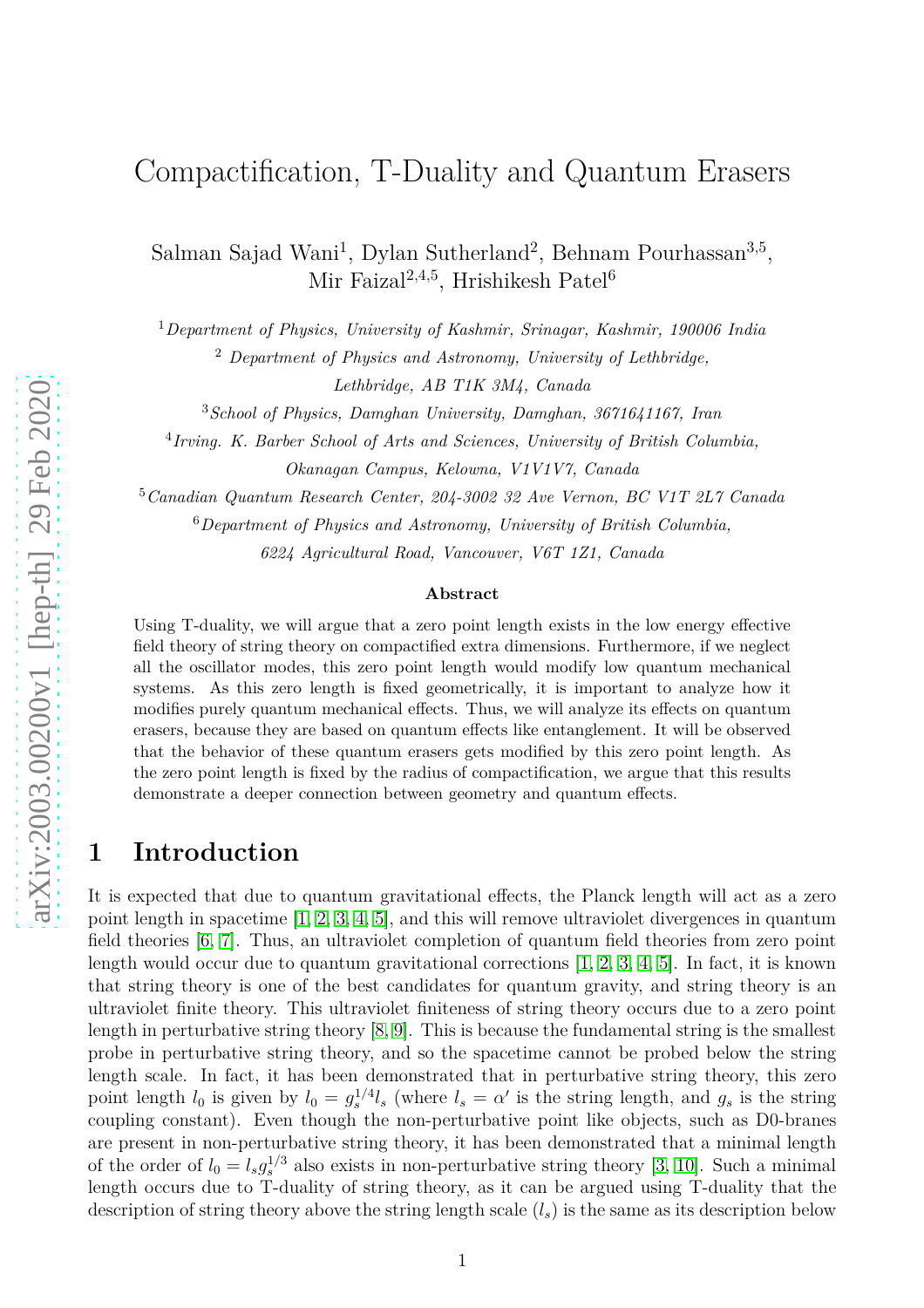string length scale. Thus, the string length scale acts as a zero point length in string theory. In fact, it has been observed that such a zero point length occurs in string scattering processes [\[11,](#page-11-10) [12\]](#page-11-11).

It has also been observed that such a zero point length occurs in other approaches to quantum gravity. This is because such a zero point length acts like an extended structure in the background geometry of spacetime. It is known that such extended structures also occur in loop quantum gravity [\[13\]](#page-11-12). In fact, such a zero point length even occurs in Asymptotically Safe Gravity [\[14\]](#page-11-13) and conformally quantized quantum gravity [\[15\]](#page-11-14). So, the existence of such a minimal length seems to be an universal feature of any theory of quantum gravity [\[1\]](#page-11-0). This can also be argued using black hole physics as any theory of quantum gravity has to be consistent with the semi-classical black hole physics. Now it is known that the energy needed to probe a region of space below Planck length is more than the energy needed to form a black hole in that region of space [\[16,](#page-11-15) [17\]](#page-12-0). Hence if we try to make a trans-Planckian measurement, we will form a black hole which will in turn prevent such a measurement.

It has been demonstrated that such a zero point length in the background geometry of spacetime can modify the low energy quantum mechanical systems, as it will modify the Heisenberg uncertainty principle to a generalized uncertainty principle [\[18,](#page-12-1) [19,](#page-12-2) [20,](#page-12-3) [21\]](#page-12-4). It has also been proposed that this zero point length can be much larger than the Planck length, and this can produce effects which can be measured using present experimental data [\[22,](#page-12-5) [23\]](#page-12-6). In fact, it has also been proposed that optomechanical setup can be used to test such a low energy modification of quantum mechanical systems from the zero point length in spacetime [\[24,](#page-12-7) [25,](#page-12-8) [26,](#page-12-9) [27\]](#page-12-10). It has been demonstrated that this proposed experiment is within the reach of the current technologies, and so can be used to test the such a modification of quantum mechanics from quantum gravity.

It may be noted that the zero point length for the geometry of spacetime can also increase in models with large extra dimensions [\[28,](#page-12-11) [29,](#page-12-12) [30,](#page-12-13) [31\]](#page-12-14). In such models the gravitational sector consists of closed strings, and these closed strings propagate in the higher dimensional bulk. However, the matter consists of open strings on D3-branes. Such models have been generalized to Randall-Sundrum models [\[32,](#page-12-15) [33\]](#page-12-16). It has been demonstrated that the low energy effective field theory of strings on a compact dimension also contains such a zero point length. This is because the T-duality for center-of-mass of the strings has been used to construct an effective path integral for such a system [\[34,](#page-12-17) [35,](#page-12-18) [36,](#page-12-19) [37\]](#page-12-20). This effective path integral has in turn been used to obtain modified Green's function, with a zero point length. Thus, we can assume that the minimal length much larger than the Planck length [\[22,](#page-12-5) [23\]](#page-12-6), which can be measured using present experimental data, could be produced from T-duality of strings in such extra dimensions [\[34,](#page-12-17) [35,](#page-12-18) [36,](#page-12-19) [37\]](#page-12-20). So, generalized uncertainty can arise from these extra dimensions, and deform the Heisenberg uncertainty principle to produce a generalized uncertainty principle in four dimensions.

Even though corrections to different quantum systems from generalized uncertainty have been thoroughly studied [\[38,](#page-12-21) [39,](#page-12-22) [40,](#page-12-23) [41\]](#page-12-24), it is important to understand if the generalized uncertainty principle is actually a quantum mechanical effect. Thus, it is important to understand how the generalized uncertainty principle will modify purely quantum effects like quantum entanglement and complementarity. These purely quantum effects are most clearly studied in quantum erasers, which can be constructed using a modified double sit experiment [\[42,](#page-12-25) [43,](#page-12-26) [44,](#page-13-0) [45\]](#page-13-1). It is known that the interference patterns disappear when we measure which of the two slits a photon has passed through in a double sit experiment. However, it is possible to eraser the information about the slit the photon has passed through using a quantum eraser. The interference patterns reappear after this information has been erased. These quantum erasers use quantum entanglement, and hence work on a purely quantum mechanical property. So, we will analyze how these quantum erasers get modified by the generalized uncertainty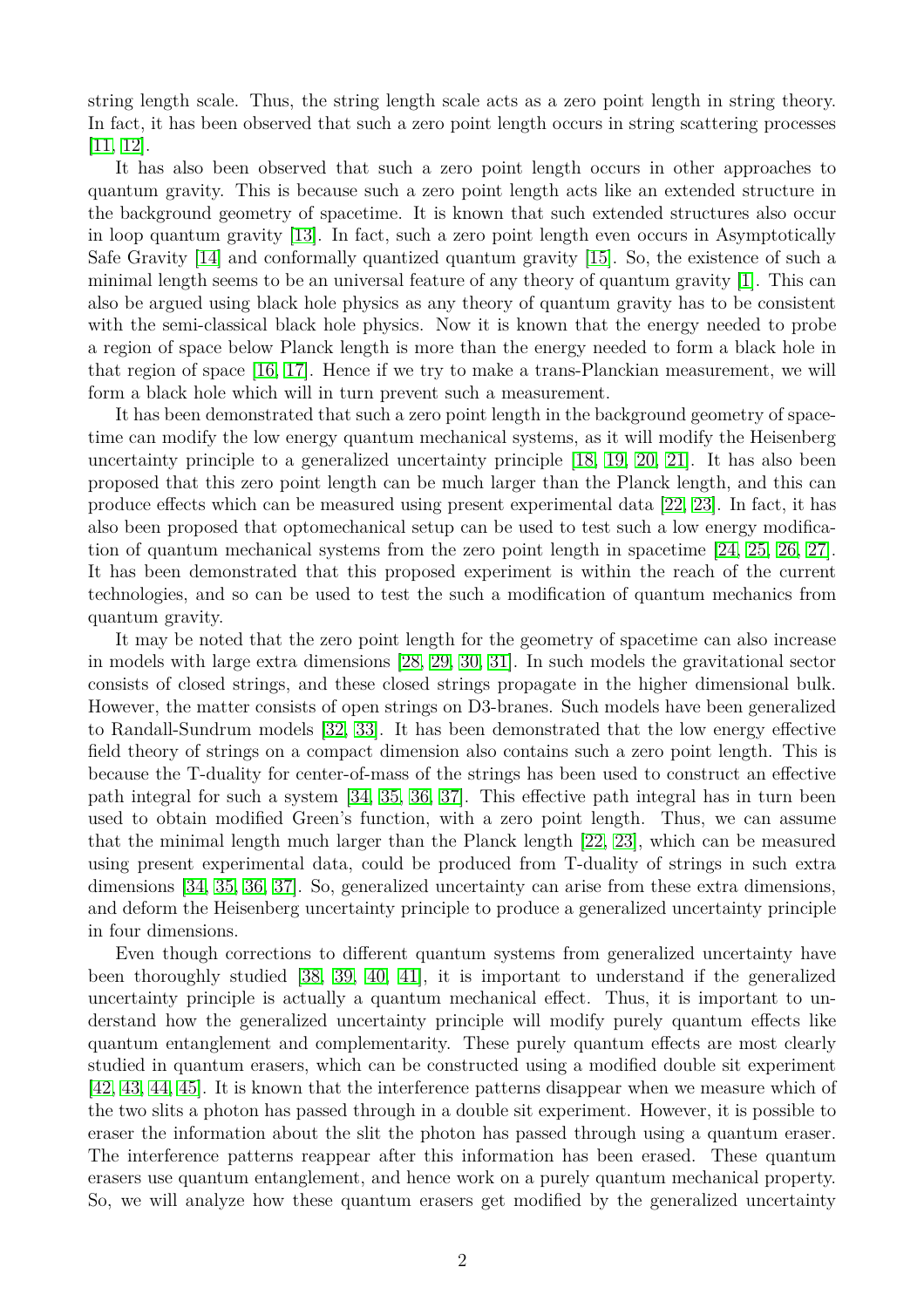principle, and hence demonstrate that the generalized uncertainty principle actually modifies the purely quantum mechanical properties of a system. However, as the generalized uncertainty principle is based on a zero point length, which is fixed by the radius of compactification, we can argue that there is a deeper relation between geometry and quantum mechanics. In fact it is known in AdS/CFT correspondence the supergravity solutions in AdS are dual to conformal field theory on the boundary of that AdS spacetime [47, 48]. This is a duality between a classical theory and a quantum theory, and for this duality to actually exists, it is important that there exists a deeper connection between geometry and quantum effect. So, it is important to analyze the effects of geometry of purely quantum effects. Thus, we will analyze the effect of zero point length on quantum erasers, because zero point length is a geometric effect, and quantum erasers work on purely quantum effects.

#### **2 T-Duality and Zero Point Length**

It is known that Planck scale acts as the zero point length in spacetime [\[1,](#page-11-0) [2,](#page-11-1) [3,](#page-11-2) [4,](#page-11-3) [5\]](#page-11-4), and this zero point length become much larger in models with large extra dimensions [\[28,](#page-12-11) [29,](#page-12-12) [30,](#page-12-13) [31\]](#page-12-14) or Randall-Sundrum models [\[32,](#page-12-15) [33\]](#page-12-16). In fact, it has been demonstrated that such a zero point would occur in the low energy effective field theory of strings compactified on an extra dimension [\[34,](#page-12-17) [35,](#page-12-18) [36,](#page-12-19) [37\]](#page-12-20). So, in this section, we will review the occurrence of zero point length in string theory, due to compactification [\[49,](#page-13-2) [50,](#page-13-3) [51\]](#page-13-4). Thus, for the simple case of a string in a spacetime with one extra dimension  $X^5$  compactified on a circle of radius  $R$ , we can write

$$
X^5(\sigma + \pi, \tau) = X^5(\sigma, \tau) + 2\pi R w,\tag{1}
$$

where  $w$  is the winding number. Now the mode expansion of  $X<sup>5</sup>$  can be written as

$$
X^5 = x^5 + 2\alpha' p^5 \tau + 2Rw\sigma + \frac{i}{2} l_s \sum_{n \neq 0} \frac{1}{n} e^{-2in\sigma} (\alpha_n^5 e^{2in\sigma} + \tilde{\alpha}_n^5 e^{-2in\sigma}). \tag{2}
$$

It may be noted that as  $x^5$  is periodic, that the momentum  $p^5$  must be quantized  $p^5 = k/R$ , with  $k \in \mathbb{Z}$ , where k is the Kaluza-Klein excitation level. The left and right movers can now be written as

$$
X_R^5(\tau - \sigma) = \frac{1}{2}(x^5 - \tilde{x}^5) + \sqrt{2\alpha'}\alpha_0^5(\tau - \sigma) + \frac{i}{2}l_s \sum_{n \neq 0} \frac{1}{n}\alpha_n^5 e^{-2in(\tau - \sigma)},
$$
  

$$
X_L^5(\tau + \sigma) = \frac{1}{2}(x^5 - \tilde{x}^5) + \sqrt{2\alpha'}\tilde{\alpha}_0^5(\tau + \sigma) + \frac{i}{2}l_s \sum_{n \neq 0} \frac{1}{n}\alpha_n^5 e^{-2in(\tau + \sigma)}.
$$
 (3)

Furthermore, the zero modes for this system are given by

$$
\sqrt{2\alpha'}\alpha_0^5 = \alpha' \frac{k}{R} - wR, \sqrt{2\alpha'}\tilde{\alpha}_0^5 = \alpha' \frac{k}{R} + wR. \tag{4}
$$

Thus, the mass of this system can be written as

$$
\alpha'M^2 = \frac{\alpha' k^2}{R^2} + \frac{w^2 R^2}{\alpha'} + 2(N + \widetilde{N} - 2).
$$
 (5)

Here, we also have  $N - \widetilde{N} = kw$ . Now these equations are invariant under T-duality, which is given by

$$
k \leftrightarrow w, \ R \leftrightarrow \tilde{R} = \frac{\alpha'}{R} \tag{6}
$$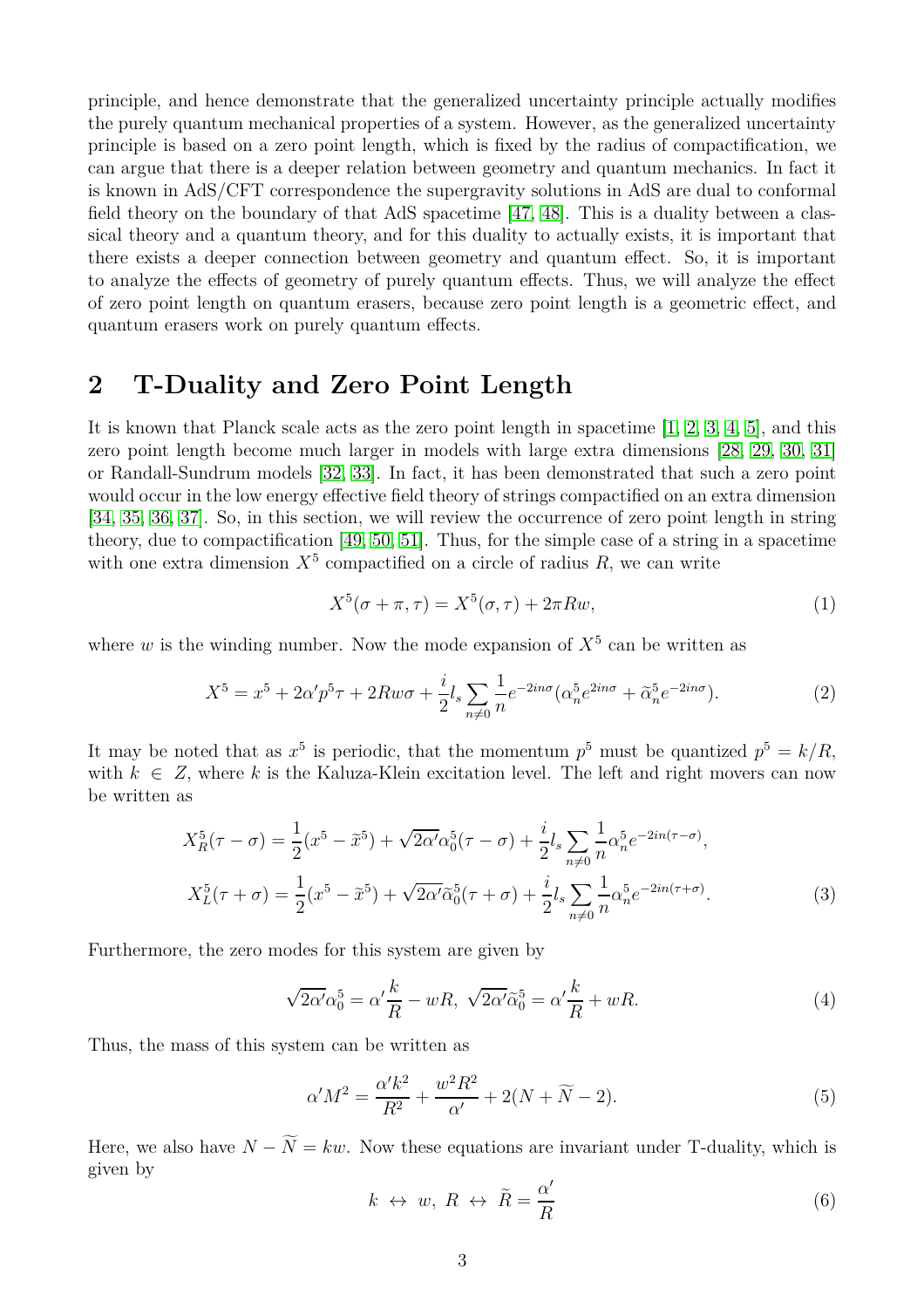Thus, by going from *R* to 1*/R*, the *k* and *w* get interchanged, and no new information is gained. So, the description of string theory below *R* is identical to its description above *R*, and thus *R* would fix a zero point length in this spacetime.

Now we can obtain the low energy effective field theory of strings compactified on extra dimensions. This can be done using the effective path integral for center-of-mass of the strings, which can be obtained from the T-duality [\[34,](#page-12-17) [35,](#page-12-18) [36,](#page-12-19) [37\]](#page-12-20). This in turn can be used to obtain a modified Green's function, with a zero point length. So, using the string center of mass five-momentum  $P_M \equiv (p_\mu, p_5)$ , the propagation kernel can be written as [\[34,](#page-12-17) [35,](#page-12-18) [36,](#page-12-19) [37\]](#page-12-20)

$$
L[x - y; T] = \sum_{k = -\infty}^{\infty} \int_{z(0) = x}^{z(T) = y} \int_{x^5(0) = 0}^{x^5(T) = kl_0} [Dz][Dp][Dx^5][Dp_5] \times
$$
 (7)

$$
exp\bigg[i\int_0^T d\tau (p_\mu \dot{x}^\mu + p_5 \dot{x}^5 - \frac{i}{2\mu_0}(p_\mu p^\mu + p_5 p^5))\bigg],\tag{8}
$$

where  $\mu_0$  is a dimensional parameter. As we are treating only the center-of-mass for the string, we can neglect all of the oscillator modes, and this system can be represented by a point particle with a zero point length. Here the zero point length can be written as

$$
l_0 = 2\pi R.\t\t(9)
$$

So, the zero point length for such a system is fixed by the compactified circle. Now the Green's function for such a system can be written as  $[34, 35, 36, 37]$  $[34, 35, 36, 37]$  $[34, 35, 36, 37]$  $[34, 35, 36, 37]$ 

$$
G_{reg}(p) \approx \frac{1}{(2\pi)^2} \frac{l_0 K_1 (l_0 \sqrt{p^2 + m^2})}{\sqrt{p^2 + m^2}}
$$
\n(10)

where  $K_1(l_0\sqrt{p^2+m^2})$  is a modified Bessel function of the second kind and  $m^2 \equiv m_0^2 + l_0^2/\alpha'^2$ is the physical mass of the particle, with  $m_0$  as the mass of the particle in the limit  $l_0 \rightarrow 0$ .

It may be noted that these calculations can be easily generalized from  $(4+1)$  dimensions to  $(4+22)$  dimensions, and the only thing that would change is that the zero point length will be given by a more involved expression involving the geometry of the compactified 22 dimensional manifold. This is because in toroidal compactification, with 22 compactified dimensions of radii  $R_i$ , Kaluza-Klein modes  $k_i$  and winding modes  $w_i$ , we can still write an effective path integral using string center of mass. In this case, the the T-duality of the system would relate these parameters in the system. So, using T-duality, we can still argue that there would be a zero point length in the system, and the description of this system below that zero point length would be identical to its description about that length. Thus, the main results of the paper, would not change if we analyzed the full toroidal compactification of the string in (4+ 22) dimensions. This is because these results depend on the existence of such a zero point length, and they would still hold.

#### **3 Low Energy Quantum Systems and Zero Point Length**

It is known that such a zero point length in the background geometry of spacetime modifies the Heisenberg uncertainty principle, producing a generalized uncertainty principle [\[18,](#page-12-1) [19,](#page-12-2) [20,](#page-12-3) [21\]](#page-12-4). This generalized uncertainty principle, which occurs due to a zero point length, can be written as [\[18,](#page-12-1) [19,](#page-12-2) [20,](#page-12-3) [21\]](#page-12-4),

$$
\delta x \delta p \ge \frac{1}{2} [1 + \beta_s(\delta p)^2 + \beta_s(\langle p \rangle)^2],\tag{11}
$$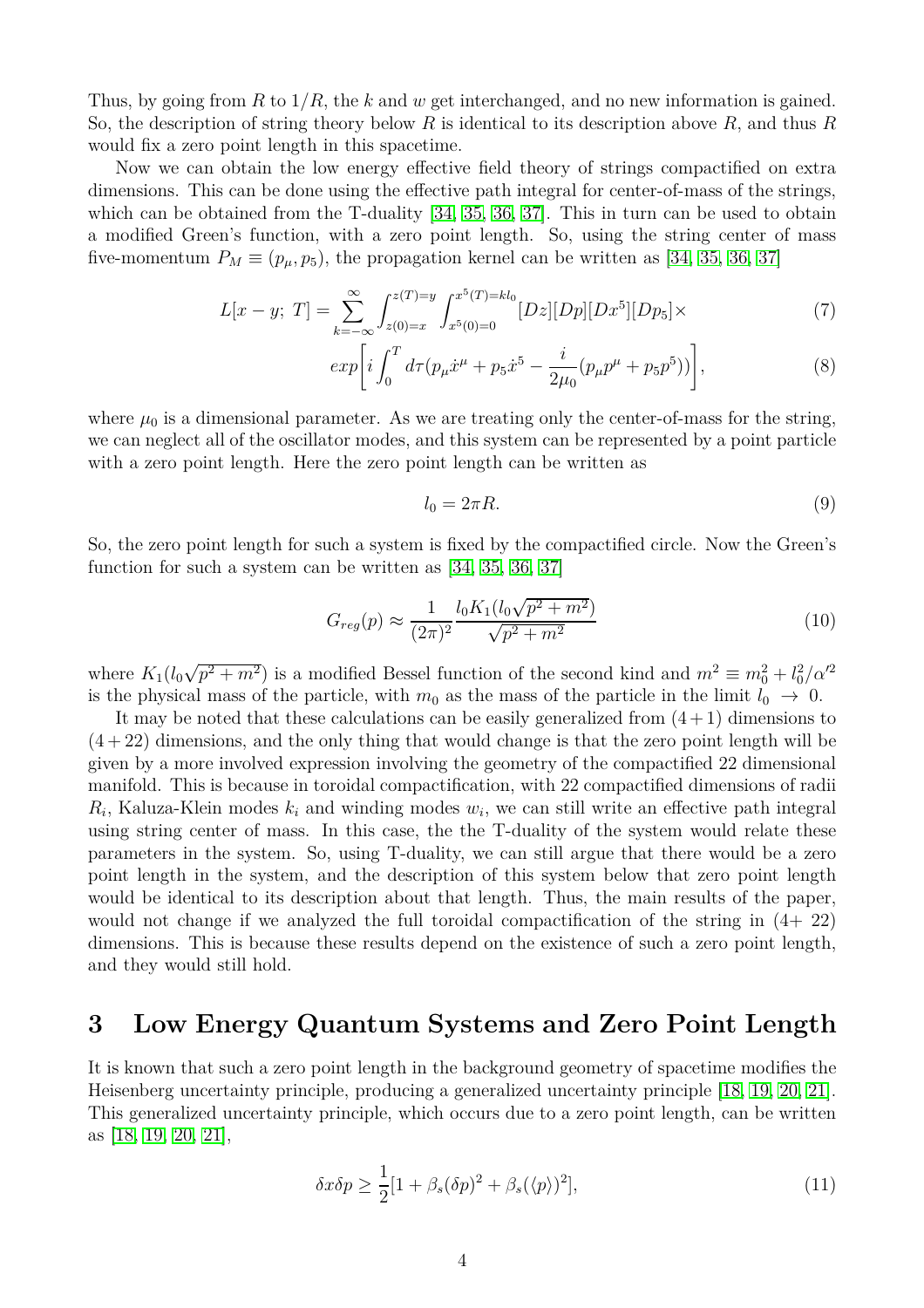where  $\beta_s$  is the parameter resulting from a zero point length. In fact, it can be demonstrated that, in the context of string theory, this parameter is related to the string length  $l_s$  as [\[2,](#page-11-1) [3\]](#page-11-2)

$$
\beta_s \sim l_s^2 = \alpha'^2. \tag{12}
$$

This modification of the Heisenberg uncertainty principle also modifies the Heisenberg algebra, yielding [\[2,](#page-11-1) [3\]](#page-11-2)

$$
[x_i, p_j] = i[\delta_{ij} + \beta_s \delta_{ij} p^k p_k + 2\beta_s p_i p_j].
$$
\n(13)

Now, in the models with large extra dimensions, the effective scale for the zero point length is raised [\[28,](#page-12-11) [29,](#page-12-12) [30,](#page-12-13) [31\]](#page-12-14). In fact, it can be argued using T-duality for center-of-mass of the strings this zero point length would be of the same order as the radius of compactification of these large extra dimensions [\[34,](#page-12-17) [35,](#page-12-18) [36,](#page-12-19) [37\]](#page-12-20). The zero point length in the background geometry of spacetime modifies the low energy quantum mechanical systems, so the new generalized uncertainty principle, with this new zero point length can be written as

$$
\delta x \delta p \ge \frac{1}{2} [1 + \beta_R(\delta p)^2 + \beta_R(\langle p \rangle)^2],\tag{14}
$$

where now the new  $\beta_R$  is expressed in terms of the new zero point length as

$$
\beta_R \sim l_0^2 = (2\pi R)^2. \tag{15}
$$

This is because the generalized uncertainty principle is based on the zero point length in spacetime [\[1,](#page-11-0) [2,](#page-11-1) [3,](#page-11-2) [4,](#page-11-3) [5\]](#page-11-4). However, as this zero point length can increase in the models with large extra dimensions [\[28,](#page-12-11) [29,](#page-12-12) [30,](#page-12-13) [31\]](#page-12-14) or Randall-Sundrum models [\[32,](#page-12-15) [33\]](#page-12-16), the parameter in the generalized uncertainty principle will also incorporate this new zero point length in spacetime. It may be noted that the existence of such a large zero point length in generalized uncertainty principle has already been proposed [\[22,](#page-12-5) [23\]](#page-12-6) and its consequences on various low energy quantum systems have also been thoroughly studied [\[38,](#page-12-21) [39,](#page-12-22) [40,](#page-12-23) [41\]](#page-12-24). However, we point out here that this large zero point length in generalized uncertainty principle can emerge from the compactification of string theory on extra dimensions. This can be done by using the T-duality to argue for the existence of a zero point length much larger than the string length scale. So, the new deformation of the Heisenberg algebra can be written as

$$
[x_i, p_j] = i[\delta_{ij} + \beta_R \delta_{ij} p^k p_k + 2\beta_R p_i p_j].
$$
\n(16)

This deformation of the Heisenberg algebra would also deform the coordinate representation of the momentum operators to  $p_i = -i(1 - \beta_R \partial^i \partial_i)$  [\[18,](#page-12-1) [19,](#page-12-2) [20,](#page-12-3) [21\]](#page-12-4). It has also been proposed that such a deformation of the Heisenberg algebra from a zero point length, much greater than the string length can be detected using optomechanical setup [\[24,](#page-12-7) [25,](#page-12-8) [26,](#page-12-9) [27\]](#page-12-10). So, such optomechanical setups can also be used to detect models with compactification, as this deformation is produced from compactification of strings on extra dimensions. This can be done by analyze the corrections to the low energy systems, which would be produced by the deformed the coordinate representation of the momentum operators. It is important to analyze such modifications to purely quantum effects, so we will analyze the effects of this deformation on a quantum eraser.

## **4 Interference Patterns and Zero Point Length**

It is known that the interference pattern characteristic of Young's experiment will disappear when a which-way measurement is made to discover the paths taken by the particles. However, in keeping with the complementarity principle, if the information relating to the which-way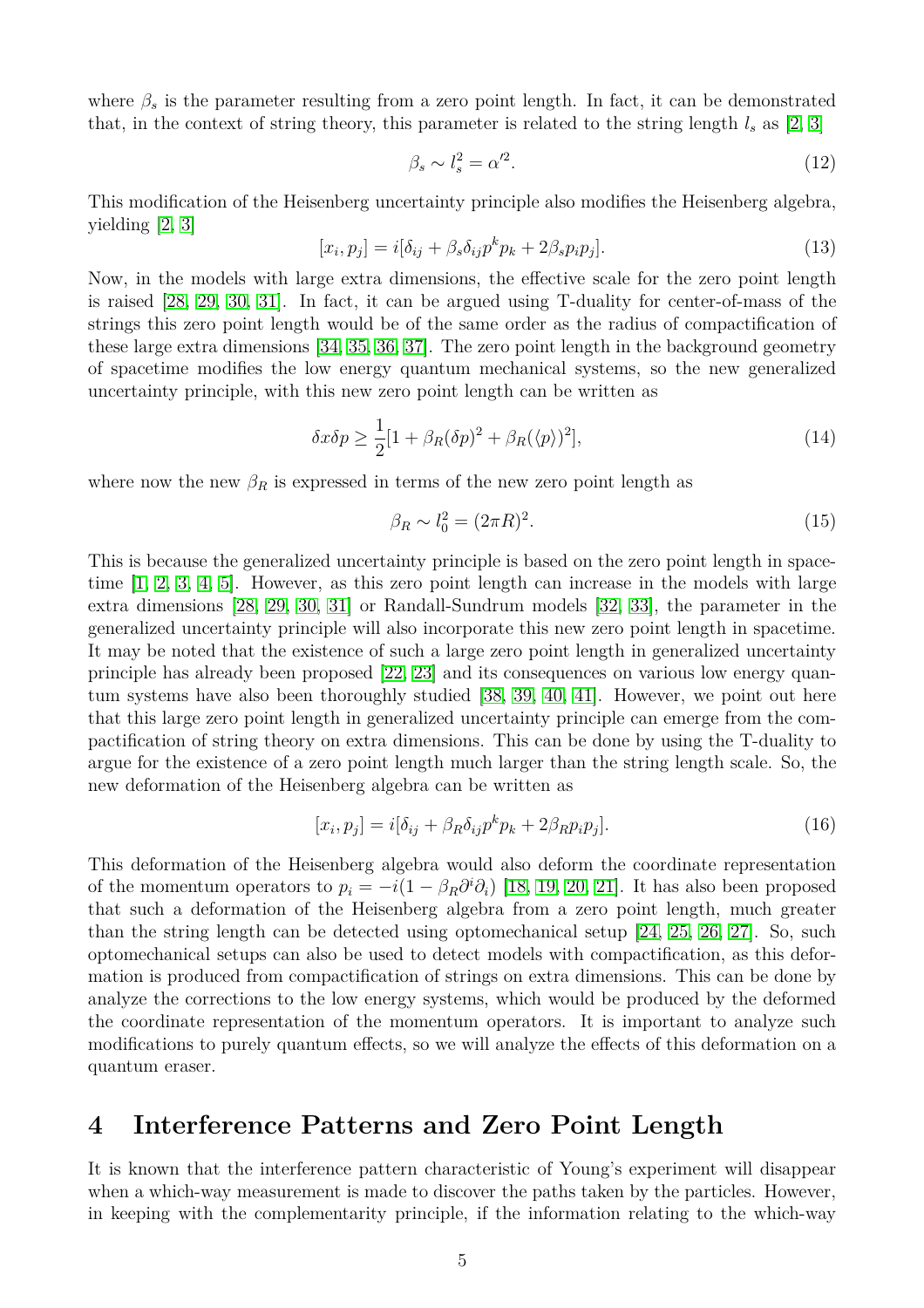measurement is erased, the interference pattern reappears [\[52,](#page-13-5) [53\]](#page-13-6). This is done in quantum eraser experiments using entanglement [\[42,](#page-12-25) [43,](#page-12-26) [44,](#page-13-0) [45,](#page-13-1) [46\]](#page-13-7), and such quantum erasers have already been experimentally constructed [\[54,](#page-13-8) [55\]](#page-13-9).

It is important to analyze the effects of a generalized uncertainty principle on quantum erasers. This is because such a modification of quantum mechanics is based on zero point length, which occurs in string theory from T-duality of the compactified extra dimensions. This occurs due to a purely geometrical effect. So, it is not clear how such a geometrical modification will effect the behavior of purely quantum systems, such as quantum erasers. If it can be demonstrated that the behavior of a quantum eraser is changed due to this zero point length, then it would demonstrate a deeper relation between quantum effects and geometry. This is important because according to AdS/CFT correspondence, there is a duality between classical geometry and quantum theory. This can only be possible if a deep relation exists between geometry and quantum effects. Furthermore, the change in these systems could, in principle, be used to test the existence of such a zero point length in string theory, if the radius of compactification is much larger than the string length scale.



<span id="page-5-0"></span>Figure 1: A modified Stern-Gerlach Quantum Eraser apparatus. Here, the particles are sent towards a double slit with spacing greater than the width of the beam. The which-way magnet separates the particles along the  $x$  direction into two beams based on the  $\hat{S}_x$  component of their spin allowing the beams to pass through the double slit. After the slits, the eraser magnet then again separates the two beams, this time in the  $y$  direction based on the  $\hat{S}_y$  component of their spin.

Firstly we take the zero point corrected quantum mechanical state wave function of a single particle of mass *m* and calculate the resulting fringe pattern. We assume that in the double slit apparatus the particle travels in  $z$  direction with momentum  $p_z$ . The slits are aligned parallel to the *y* axis, and we will only consider the interference pattern along the *x* axis. Although we can analyze dynamics in the *y* and *z* axis, this setup is sufficient for analyzing the corrections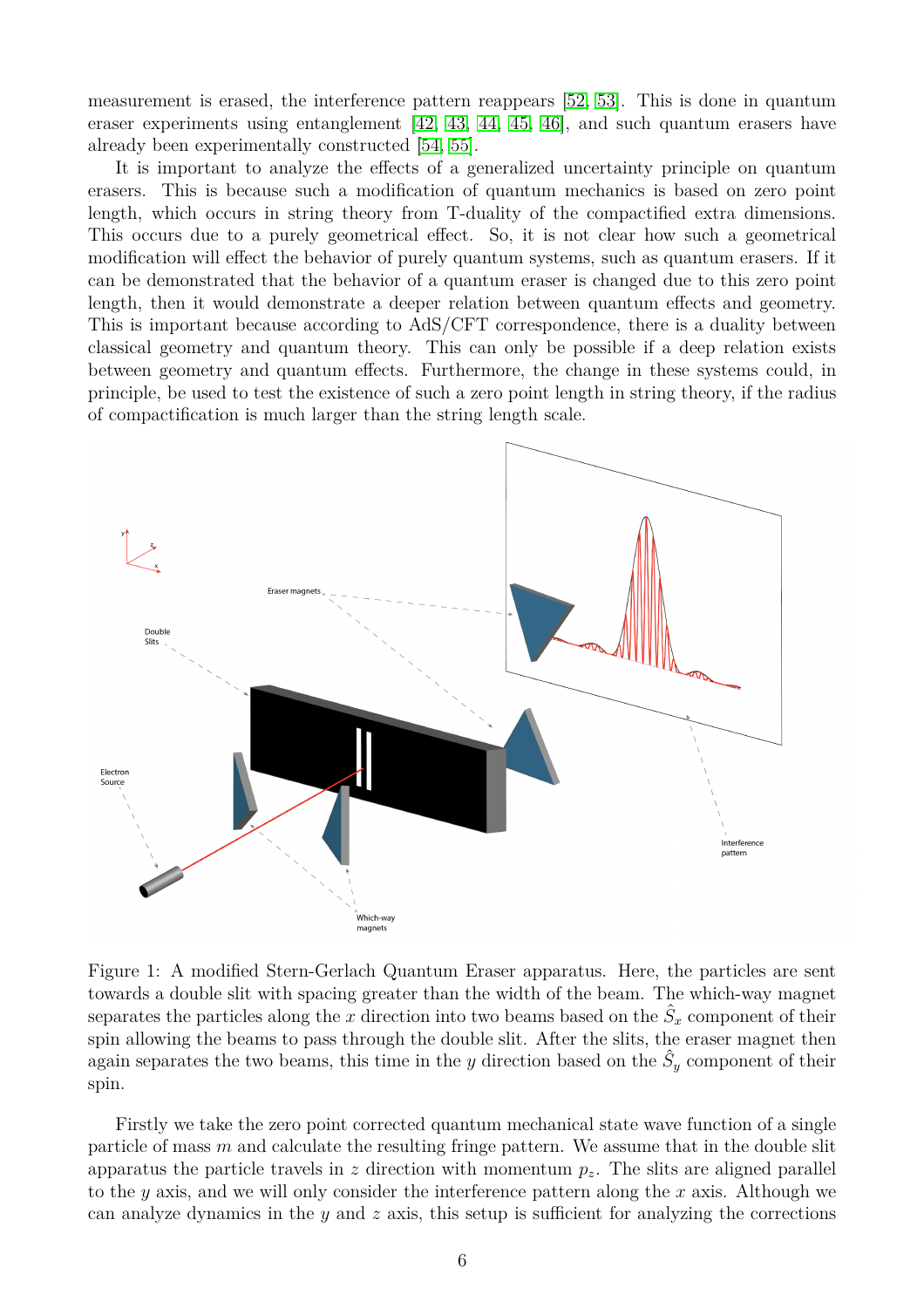due to zero point length. Using quantum mechanics modified by such a zero point length, the state wave function for a particle can be written as

$$
\Psi_m(x) = e^{ik'x} + e^{-ik'x} \tag{17}
$$

where  $k' = (k + \beta_R^2/6k^3) = (k - g k^3)$  is the wave vector corrected by the zero point length (here we have used  $g = -\beta_R^2/6$ ). Now assuming the state wave functions to be Gaussian, as they emerge from the slits, which are centered at  $x = +d$  and  $x = -d$ , we can write

$$
\psi_{+d}(x) = \left(\frac{2a}{\pi}\right)^{\frac{1}{4}} e^{-a(x-d)^2}, \qquad \psi_{-d}(x) = \left(\frac{2a}{\pi}\right)^{\frac{1}{4}} e^{-a(x+d)^2}.
$$
\n(18)

Now we can express  $\phi_i$  as a sum of  $\psi_{+d}(x)$  and  $\psi_{-d}(x)$  as

$$
\phi_i = \frac{1}{\sqrt{2}} [\psi_{+d}(x) + \psi_{-d}(x)]. \tag{19}
$$

In the case of the Stern-Gerlach apparatus in Fig. [1,](#page-5-0) the which-way magnet acts to entangle the wave functions with the orthogonal spin states  $|+\rangle$  and  $|-\rangle$ . This is done such that if a wave packet passes through  $+d$  or  $-d$ , it is correlated to  $|+\rangle$  or  $|-\rangle$ , respectively. Thus the total wave function of the single particle is the superposition of the two wave packets, and can be written as

$$
\Psi_i(x) = \frac{1}{\sqrt{2}} [\psi_{+d}(x)|+\rangle + \psi_{-d}(x)|-\rangle].
$$
\n(20)

The total wave function at the screen at time *t* is a function of *x*, and is given by

$$
\Psi_f(x,t) = \frac{1}{\sqrt{2}} [\psi_{+df}(x,t) + \psi_{-df}(x,t). \tag{21}
$$

If we do not obtain which-way information, an interference pattern will appear at the screen

$$
|\Psi_f(x,t)|^2 = \frac{1}{2} |\psi_{+df}(x,t)|^2 + \frac{1}{2} |\psi_{-df}(x,t)|^2
$$
  
 
$$
+ \frac{1}{2} |\psi_{+df}^*(x,t)\psi_{-df}(x,t)| + \frac{1}{2} |\psi_{-df}^*(x,t)\psi_{+df}(x,t)|.
$$
 (22)

The presence of cross terms in the above suggest interference which is illustrated by Fig. [2.](#page-7-0)

Now the setup gets modified if we add the which-way magnet to the setup. So, with the added of the which-way magnet, the entangled state at the screen can be written in terms of  $|+\rangle$  and  $|-\rangle$  as

$$
\Psi_{f_e(x,t)} = \frac{1}{\sqrt{2}} [\psi_{+df}(x,t)|+\rangle + \psi_{-df}(x,t)|-\rangle].
$$
\n(23)

Thus, the probability of finding the particle at position *x* on the screen is given by

$$
|\Psi_{f_e(x,t)}|^2 = \frac{1}{2} |\psi_{+df}(x,t)|^2 + \frac{1}{2} |\psi_{-df}(x,t)|^2
$$
\n(24)

As can be seen in Fig. [2,](#page-7-0) if we obtain which-way information, an interference pattern will not appear on the screen. This absence is due to the vanishing of cross terms which occurs due to orthogonality.

Now the eraser magnet is used to measure some non-commutating observables of  $|+\rangle$  and  $|-\rangle$ , such as  $|\uparrow\rangle$  and  $|\downarrow\rangle$ , where

$$
|+\rangle = \frac{1}{\sqrt{2}}(|\uparrow\rangle + |\downarrow\rangle), \qquad |-\rangle = \frac{1}{\sqrt{2}}(|\uparrow\rangle - |\downarrow\rangle). \tag{25}
$$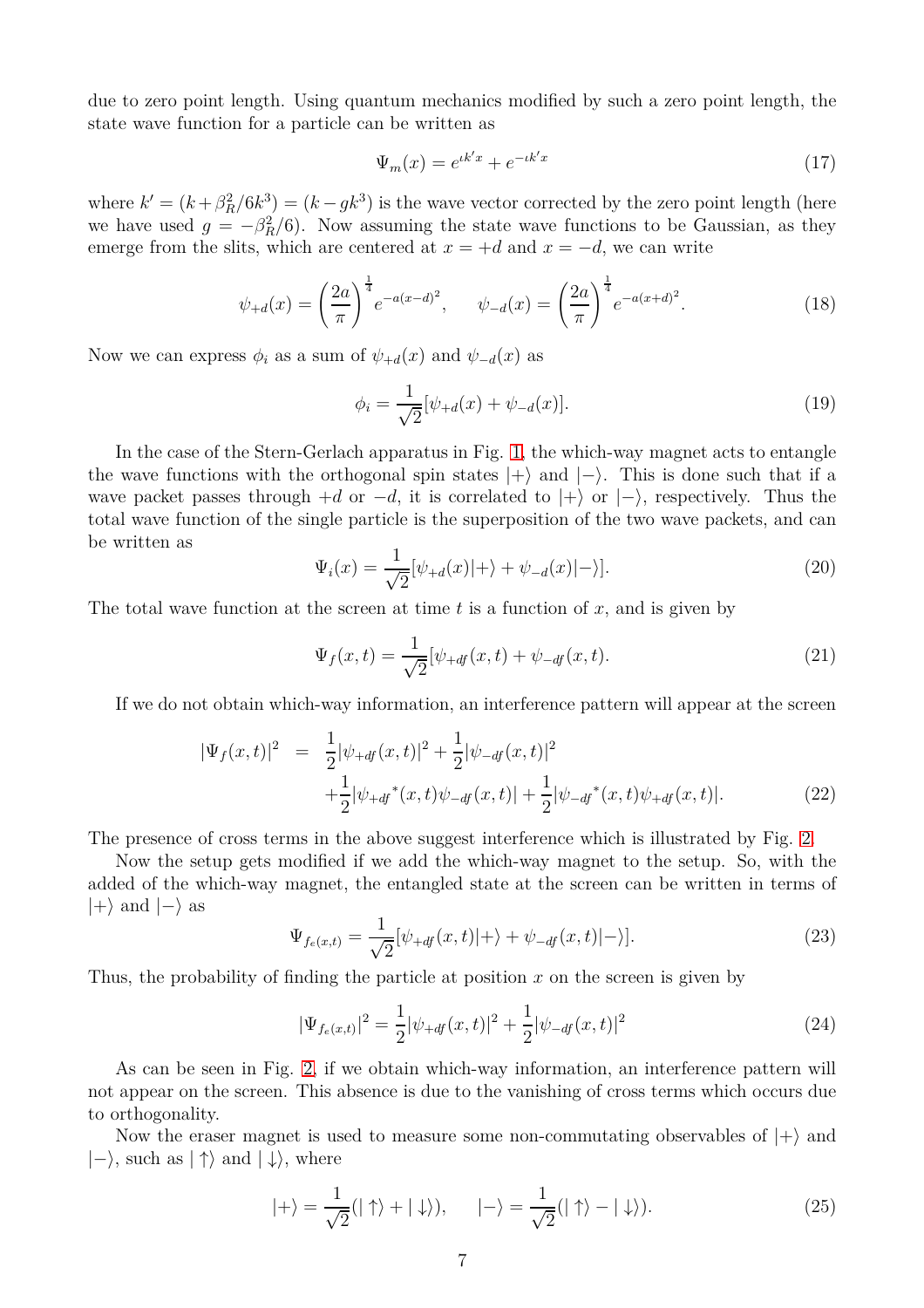

<span id="page-7-0"></span>Figure 2: Typical wave function given as P in terms of x with  $d = m = t = a = \hbar = 1$  for an ordinary double slit experiment. Note that this is for a single fringe in the interference pattern.



Figure 3: Typical behavior of probability in terms of x for  $d = m = t = a = \hbar = 1$  after which-way information has been measured. The result is a clear lack of interference pattern.

This will erase the the which-way information, as carried by vectors  $|+\rangle$  and  $|-\rangle$ . Thus, we can now write

$$
\Rightarrow \Psi_{f_e(x,t)} = \frac{1}{2}(|\uparrow\rangle + |\downarrow\rangle)\psi_{+df}(x,t) + \frac{1}{2}(|\uparrow\rangle - |\downarrow\rangle)|\psi_{-df}(x,t). \tag{26}
$$

In the basis of  $|\uparrow\rangle$  and  $|\downarrow\rangle$  wave function can be written as

$$
\Psi_{f_e(x,t)} = \frac{1}{2} [\psi_+(x,t) + \psi_-(x,t)] |\uparrow\rangle + \frac{1}{2} [\psi_+(x,t) - \psi_-(x,t)] |\downarrow\rangle \tag{27}
$$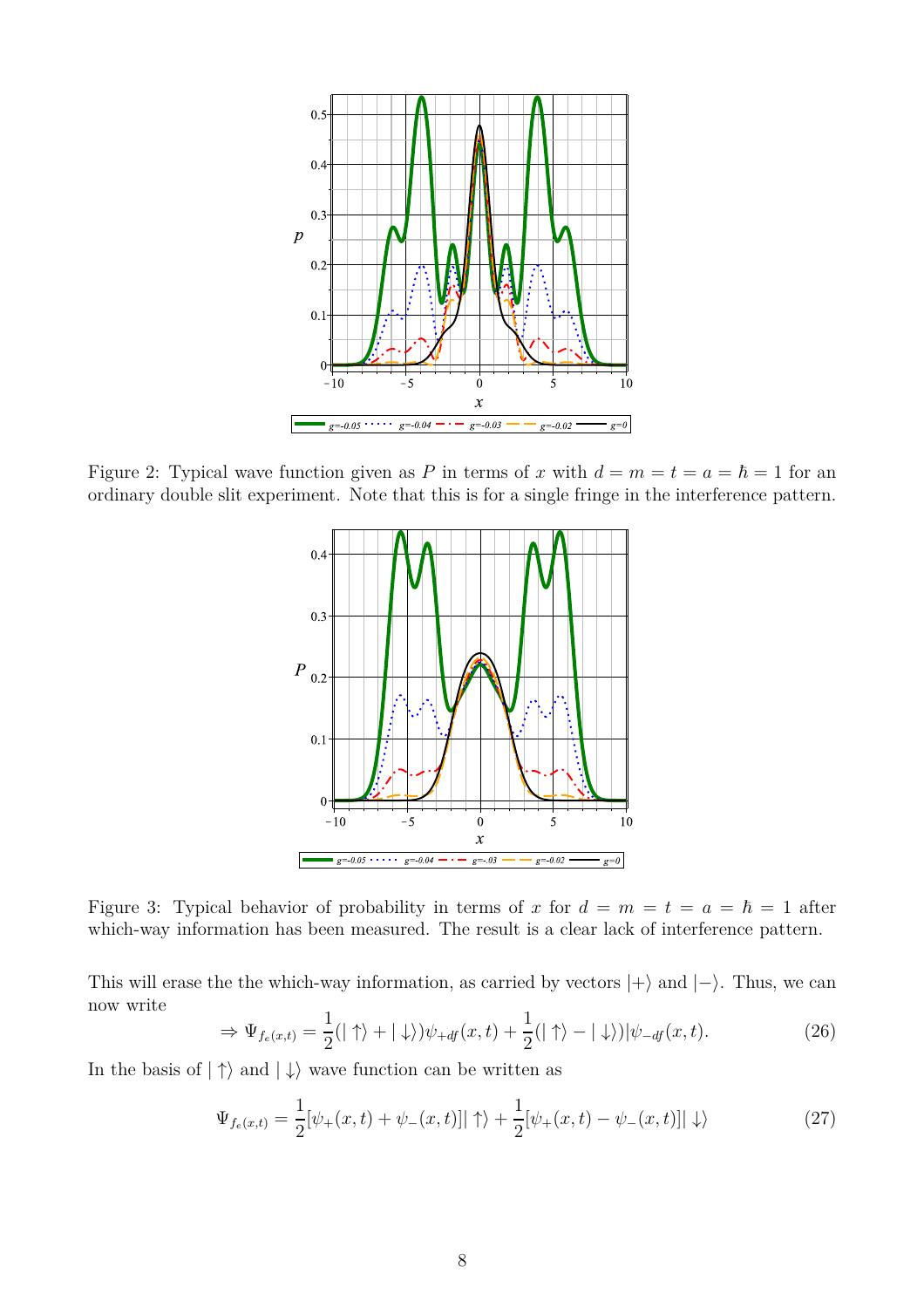If we measure  $|\uparrow\rangle$  and  $|\downarrow\rangle$ , then we obtain

$$
\langle \uparrow | \Psi_{f_e(x,t)} \rangle = \Psi_{f\uparrow}(x,t) = \frac{1}{2} [\psi_{+df}(x,t) + \psi_{-df}(x,t)]
$$
  

$$
\langle \downarrow | \Psi_{f_e(x,t)} \rangle = \Psi_{f\downarrow}(x,t) = \frac{1}{2} [\psi_{+df}(x,t) - \psi_{-df}(x,t)]
$$
(28)

It may be noted now the probabilities  $p_+ = |\Psi_{f\uparrow}(x,t)|^2$  and  $p_- = |\Psi_{f\downarrow}(x,t)|^2$ , can be expressed as

$$
p_{+} = \frac{1}{4} |\psi_{+df}(x,t)|^{2} + \frac{1}{4} |\psi_{-df}(x,t)|^{2} + \frac{1}{2} |\psi_{+df}^{*}(x,t)\psi_{-df}(x,t)| + \frac{1}{4} |\psi_{-df}^{*}(x,t)\psi_{+df}(x,t)|
$$
\n(29)

$$
p_{-} = \frac{1}{4} |\psi_{+df}(x,t)|^{2} + \frac{1}{4} |\psi_{-df}(x,t)|^{2}
$$

$$
-\frac{1}{4} |\psi_{+df}^{*}(x,t)\psi_{-df}(x,t)| - \frac{1}{4} |\psi_{-df}^{*}(x,t)\psi_{+df}(x,t)| \qquad (30)
$$

Now we still have cross terms, and these cross terms suggest an interference pattern in Fig [4.](#page-8-0) However, the important thing to observe is that the new interference patterns, which are modified by the zero point length have reappeared. If the modification by the zero point length was not a purely quantum effect, such modified interference pattern would not reappear.

So, the existence of a zero point length does change the form of such interference patterns. These interference patterns do not appear, when a way-which information is collected, even in quantum systems modified by a zero point length. However, when a way-which magnet erases this information, these new interference patterns appear again. Now what is important to note here is that the new interference patterns (which where modified by zero point length) appear again, after the way-which magnet erases the way-which information in the system. Thus, the modification by the zero point length also behave as quantum modifications, which can change by not collecting the way-which information. However, as the zero point length occurs due geometry, there seems to be a deeper connection between geometry and quantum mechanics.



<span id="page-8-0"></span>Figure 4: Typical behavior of  $p_$  in terms of  $x$  for  $d = m = t = a = \hbar = 1$ .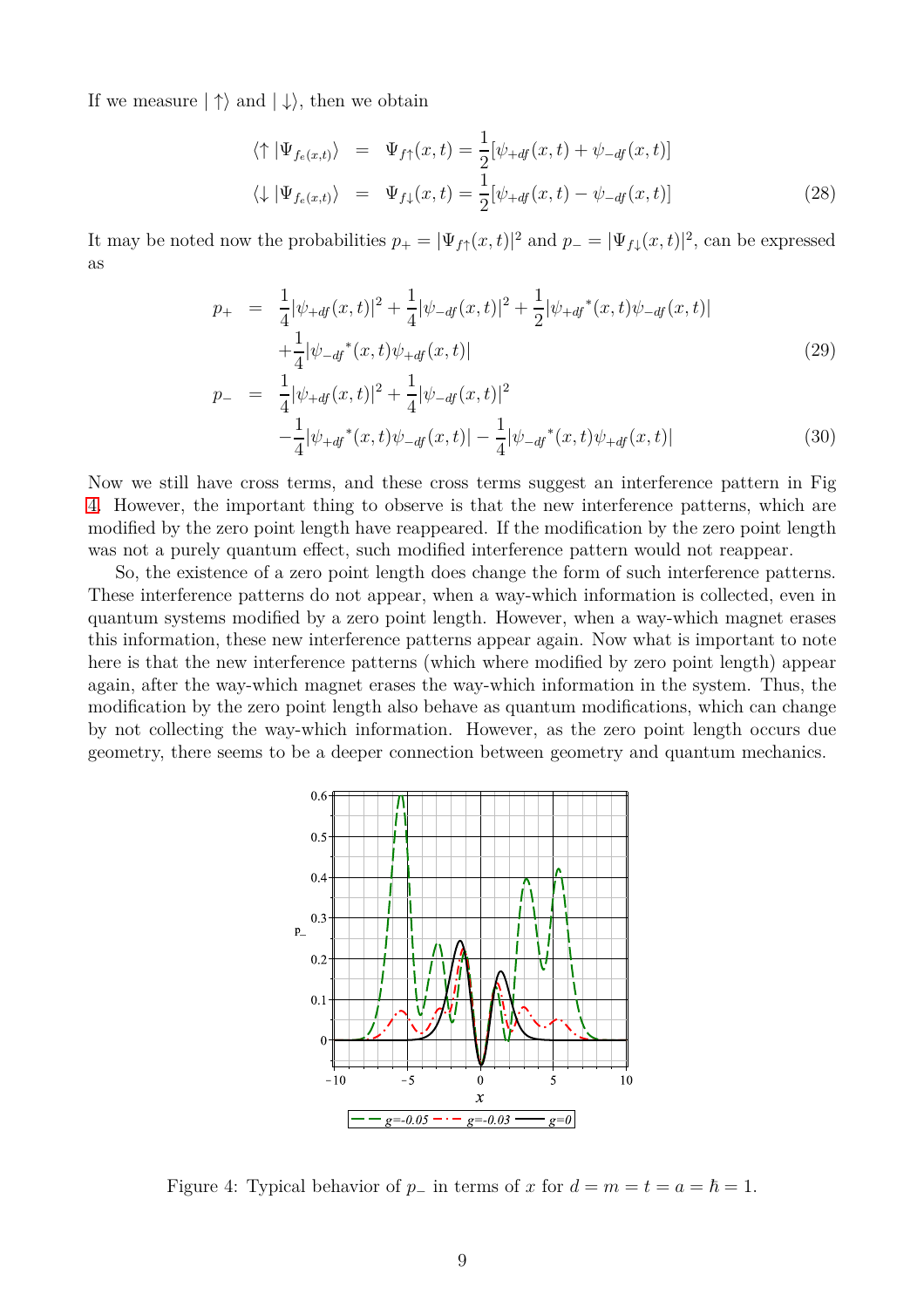### **5 Conclusion**

In this paper, we have used T-duality to argue that a zero point length would occur in the low energy effective field theory of a string theory on compactified extra dimensions. This zero point length would depend on the radius of compactification of the compact dimensions. This is because it can be demonstrated that the description of string theory below this radius is identical to its description above this length. Furthermore, it has also been argued that if we neglect all the oscillator modes, this zero point length would produce quantum mechanics modified by the generalized uncertainty principle. This modification of quantum mechanics would modify various low energy quantum mechanical effects.

Now this modified quantum mechanics based on the generalized uncertainty principle was constructed using the zero point length, which was fixed geometrically. So, it was important to analyze the behavior of the generalized uncertainty principle on purely quantum effects. As quantum erasers are constructed using purely quantum effects like entanglement. Thus the analysis of the effects of this zero point length on quantum erasers was very important. In this paper, we have demonstrated that the behavior of these quantum erasers is modified by such a zero point length. The interference patterns in a double slit experiment are changed due to this zero point length. If way-which information is collected, then these new interference patterns also disappear. However, when the way-which information is erased by these quantum erasers, these new interference patterns reappear. Thus, the modification to the interference patterns also behave as the original interference patterns. They reappear if the way-which information is erased.

The modification to the interference patterns comes from zero point length, which in turn comes from geometry of the system. Thus, the reappearance of this change in the interference patterns in a quantum double slit experiment seems to indicate a deeper connection between quantum effects and geometry. It may be noted that in AdS/CFT correspondence the supergravity solutions in AdS are dual to conformal field theory on the boundary of that AdS spacetime [47, 48]. Thus, according to the AdS/CFT correspondence there exists a relation between a classical theory and a quantum theory. So, it was important to analyze the effects of geometry of purely quantum effects. Thus, we analyzed the effect of zero point length (a geometric effect coming from compactification) on quantum erasers (as they worked on purely quantum effects).

It has been known for some time that quantum mechanical systems based on zero point length can have low energy consequences which can be tested experimentally [\[22,](#page-12-5) [23\]](#page-12-6). Furthermore, it has been proposed that this modified quantum mechanics can be tested using optomechanical systems [\[24,](#page-12-7) [25,](#page-12-8) [26,](#page-12-9) [27\]](#page-12-10). It would be interesting to use a quantum double slit experiment, and quantum erasers to test this modification of quantum mechanics. As such interference patterns can be measured with high accuracy, it could set a bound for the radius of compactification of extra dimensions. It would also be interesting to analyze this connection between geometry and quantum erasers further. This could be done by constructing a quantum eraser in conformal field theory, then analyzing the dual to such a quantum eraser in the AdS. This could also be done with a quantum eraser modified by a zero point length using the generalized uncertainty principle. It may be noted that the effect of the generalized uncertainty principle on AdS/CFT correspondence has already been analyzed [\[56,](#page-13-10) [57\]](#page-13-11). So, these results can be used to analyze the quantum erasers using the AdS/CFT correspondence.

## **6 Appendix**

As  $\psi_{+d}(x)$  and  $\psi_{-d}(x)$  will evolve in time and reach the screen as evolved wave packets. Thus, we can write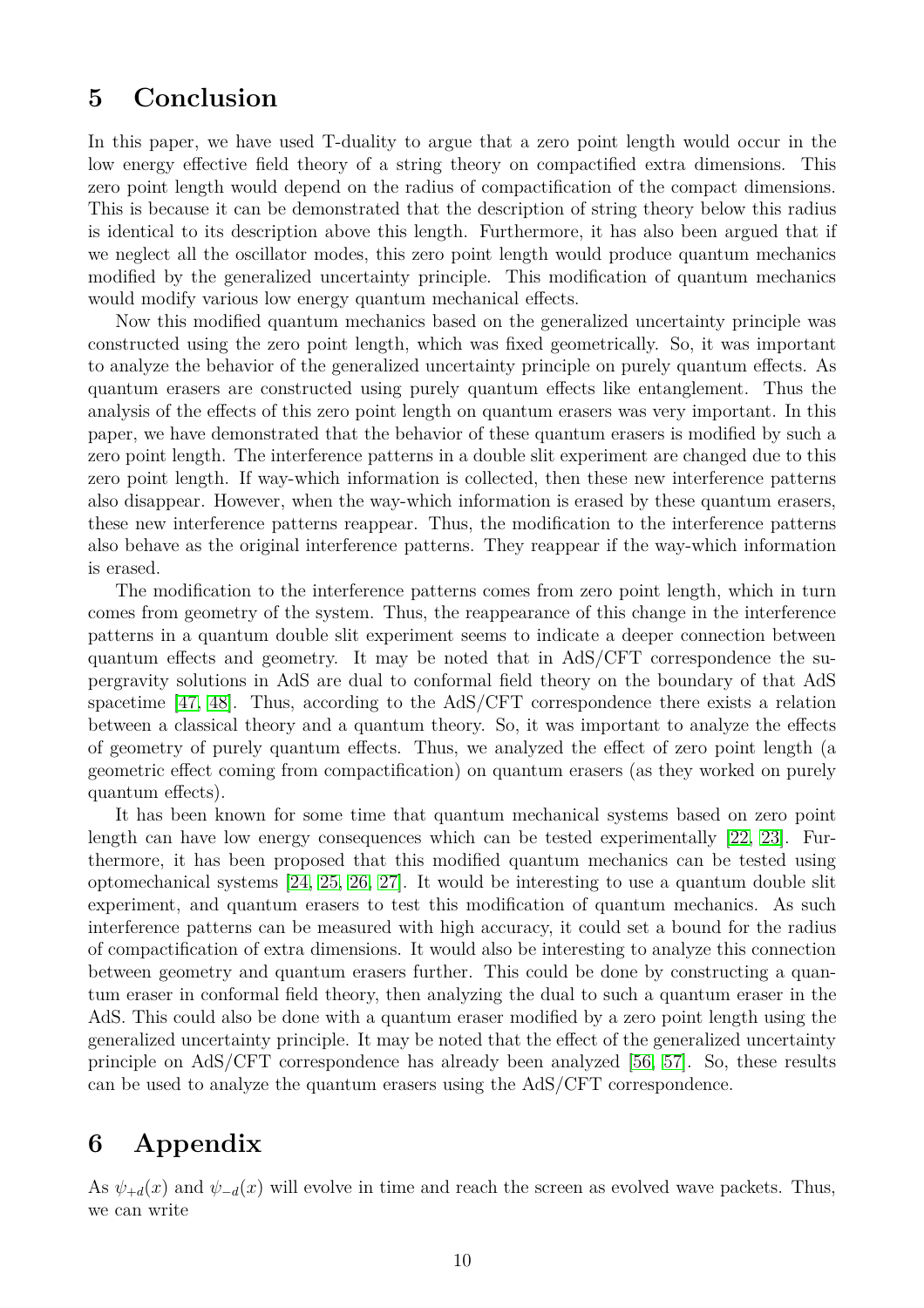$$
\psi_{+df}(x,t) = \frac{1}{\sqrt{2}} \int_{-\infty}^{+\infty} dk \phi(k') e^{i(k'x - \frac{k'^2 t}{2m})}.
$$
\n(31)

We can express  $\phi(k')$  as

$$
\phi(k') = \frac{1}{\sqrt{2}} \int_{-\infty}^{+\infty} dx \left(\frac{2a}{\pi}\right)^{\frac{1}{4}} e^{-a(x-d)^2} e^{-ik'x}.
$$
\n(32)

We can also write

$$
\psi_{-df}(x,t) = \psi_{-df}(x,t) = \frac{1}{(8a\pi^3)^{\frac{1}{4}}} \int_{-\infty}^{+\infty} e^{-(\frac{1}{4a} + \frac{tt}{2m})k^2 + \iota k(1-k^2g)(x-d) - \frac{gk^4}{2a}} dk.
$$
\n(33)

At this point, we make the following definitions

$$
a_{+} \equiv \iota(x - d), \qquad a_{-} \equiv \iota(x + d),
$$
  
\n
$$
c_{+} \equiv -\iota g(x - d), \qquad c_{-} \equiv -\iota g(x + d),
$$
  
\n
$$
b \equiv -(\frac{1}{4a} + \frac{\iota t}{2m}), \qquad e \equiv -\frac{g}{2a}
$$
\n(34)

Now using  $b \le 0$  (as if  $b > 0$  then integrals diverge), and  $g \ll 1$ , we obtain,

$$
\psi_{+df}(x,t) = \frac{1}{(8a\pi^3)^{\frac{1}{4}}} \int_{-\infty}^{+\infty} e^{a+k+bk^2+c+k^3+ek^4} dk
$$
  

$$
= \frac{1}{(8a\pi^3)^{\frac{1}{4}}} \int_{-\infty}^{+\infty} (1+c_+k^3)(1+ek^4)e^{a+k+bk^2} dk,
$$
 (35)

So, we can write

$$
\psi_{+df}(x,t) = \frac{2\sqrt{\pi am}e^{-\frac{am(x-d)}{2att+m}}}{(8a\pi^3)^{\frac{1}{4}}(2att+m)^{\frac{15}{2}}}\xi
$$
\n(36)

where

$$
\xi = 64a^{6}(x^{8} + d^{8})g^{2}m^{7} - 16a^{3}(x^{4} + d^{4})gm^{7} + 560a^{4}t^{4}m^{3} + m^{7}
$$
\n
$$
- 84a^{22}m^{5}t^{2} - 128a^{77}t^{7} + 320a^{63}t^{3}(x^{4} + d^{4})gm^{4} + 288a^{5}(d^{4}x^{4})gm^{52}t^{2}
$$
\n
$$
- 112a^{4}m^{6}t(x^{4} + d^{4})g - 768a^{7}d^{2}gm^{3}x^{24}t^{4} + 1728a^{5}d^{2}gm^{5}x^{22}t^{2}
$$
\n
$$
+ 1920a^{6}\right\}^{3}t^{3}d^{2}gm^{4}x^{2} + 448a^{4}\left\{m^{6}t(d^{3}x + dx^{3})g - 672a^{4}m^{6}td^{2}gx^{2}
$$
\n
$$
+ 672a^{55}m^{2}t^{5} - 280cm^{4}a^{33}t^{3} + 14m^{6}at + 1792a^{6}(d^{6}x^{2} + d^{2}x^{6})g^{2}m^{7}
$$
\n
$$
+ 4480a^{6}d^{4}g^{2}m^{7}x^{4} - 96a^{3}d^{2}gm^{7}x^{2} - 128a^{7}(d^{4} + x^{4})gm^{34}t^{4}
$$
\n
$$
- 1152a^{5}(d^{3}x + dx^{3})gm^{5}t^{2} + 3584a^{6}d^{3}g^{2}m^{7}x^{5} - 448a^{6}t^{6}m
$$
\n
$$
- 1280a^{6}t^{3}(d^{3}x - dx^{3})gm^{4}x + 512a^{6}(d^{7}x + dx^{7})g^{2}m^{7}
$$
\n
$$
+ 512a^{7}(d^{3}x + dx^{3})gm^{3}t^{4} + 64a^{3}(d^{3}x + dx^{3})gm^{7} - 3584a^{6}d^{5}g^{2}m^{7}x^{3}.
$$
\n(37)

The wave function  $\psi_{-d}(x)$  will evolve as

$$
\psi_{-df}(x,t) = \frac{1}{\sqrt{2}} \int_{-\infty}^{+\infty} dk \phi(k') e^{i(k'x - \frac{k'^2 t}{2m})}
$$
(38)

Now we can write  $\phi(k')$  as

$$
\phi(k') = \frac{1}{\sqrt{2}} \int_{-\infty}^{+\infty} dx \left(\frac{2a}{\pi}\right)^{\frac{1}{4}} e^{-a(x+d)^2} e^{-ik'x} \tag{39}
$$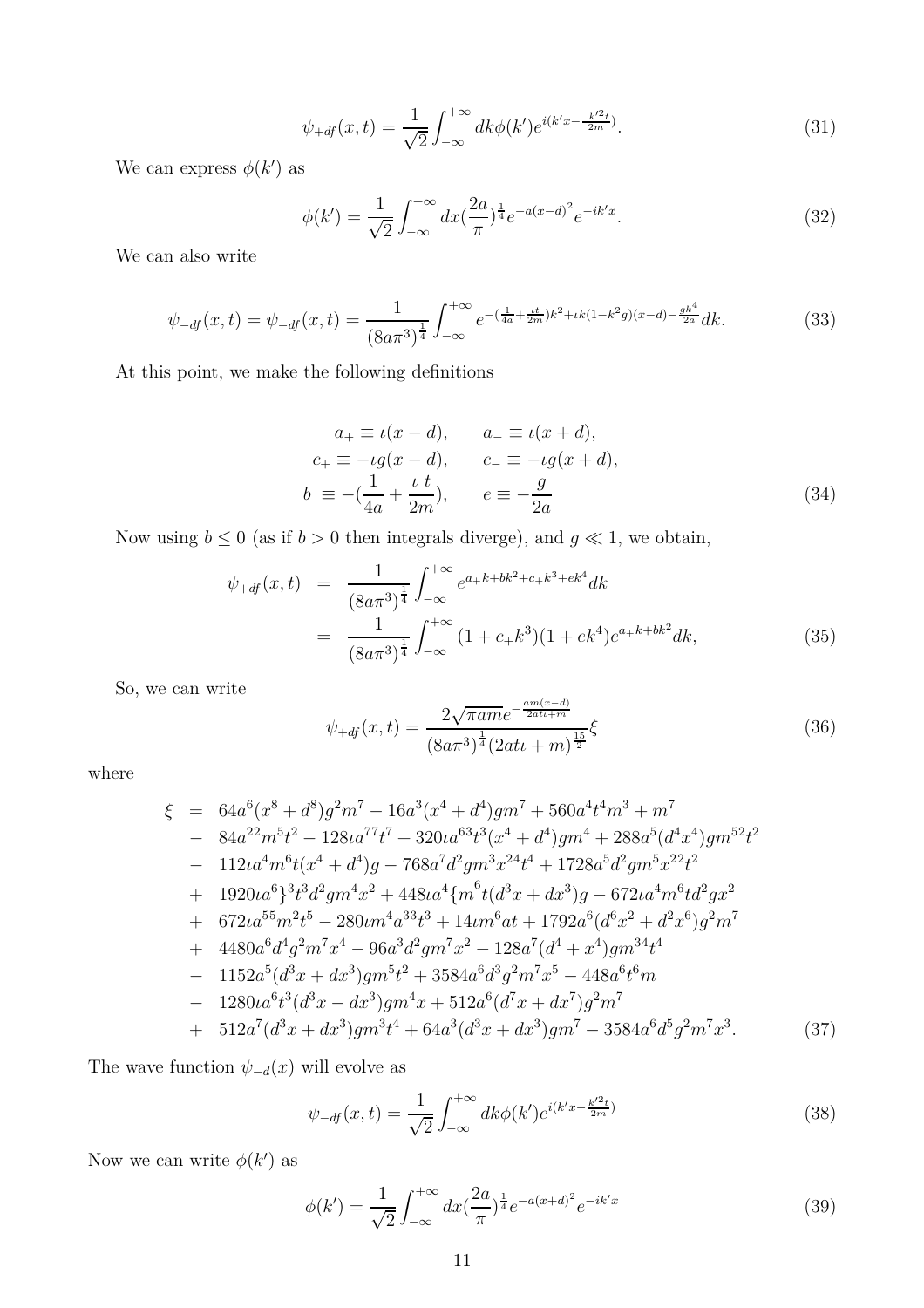We can also write

$$
\psi_{-df}(x,t) = \psi_{-df}(x,t) = \frac{1}{(8a\pi^3)^{\frac{1}{4}}} \int_{-\infty}^{+\infty} e^{-(\frac{1}{4a} + \frac{\iota t}{2m})k^2 + \iota k(1-k^2g)(x+d) - \frac{g k^4}{2a}} dk.
$$
 (40)

$$
\psi_{-df}(x,t) = \frac{2\sqrt{\pi am}e^{-\frac{am(x+d)}{2atu+m}}}{(8a\pi^3)^{\frac{1}{4}}(2atu+m)^{\frac{15}{2}}} \zeta
$$
\n(41)

where

$$
\zeta = 64a^{6}(x^{8} + d^{8})g^{2}m^{7} - 16a^{3}(x^{4} + d^{4})gm^{7} + 560a^{4}t^{4}m^{3} + m^{7}
$$
\n
$$
- 84a^{2}m^{5}t^{2} - 128\iota a^{7}t^{7} + 320\iota a^{6}t^{3}(x^{4} + d^{4})gm^{4} + 288a^{5}(d^{4}x^{4})gm^{5}t^{2}
$$
\n
$$
- 112\iota a^{4}m^{6}t(x^{4} + d^{4})g - 768a^{7}d^{2}gm^{3}x^{2}t^{4} + 1728a^{5}d^{2}gm^{5}x^{2}t^{2}
$$
\n
$$
+ 1920\iota a^{6}t^{3}d^{2}gm^{4}x^{2} + 448\iota a^{4}m^{6}t(d^{3}x + dx^{3})g - 672\iota a^{4}m^{6}t d^{2}gx^{2}
$$
\n
$$
+ 672\iota a^{5}m^{2}t^{5} - 280\iota m^{4}a^{3}t^{3} + 14\iota m^{6}at + 1792a^{6}(d^{6}x^{2} + d^{2}x^{6})g^{2}m^{7}
$$
\n
$$
+ 4480a^{6}d^{4}g^{2}m^{7}x^{4} - 96a^{3}d^{2}gm^{7}x^{2} - 128a^{7}(d^{4} + x^{4})gm^{3}t^{4}
$$
\n
$$
+ 1152a^{5}(d^{3}x + dx^{3})gm^{5}t^{2} - 3584a^{6}d^{3}g^{2}m^{7}x^{5} + 448a^{6}t^{6}m
$$
\n
$$
+ 1280\iota a^{6}t^{3}(d^{3}x + dx^{3})gm^{4}x + 512a^{6}(d^{7}x + dx^{7})g^{2}m^{7}
$$
\n
$$
- 512a^{7}(d^{3}x + dx^{3})gm^{3}t^{4} - 64a^{3}(d^{3}x + dx^{3})gm^{7} + 3584a^{6}d^{5}g^{2}m^{7}x^{3}.
$$
\n(42)

# <span id="page-11-0"></span>**References**

- <span id="page-11-1"></span>[1] L. J. Garay, Int. J. Mod. Phys. A 10, 145 (1995)
- <span id="page-11-2"></span>[2] A. N. Tawfik and A. M. Diab, Int. J. Mod. Phys. D 23, no. 12, 1430025 (2014)
- <span id="page-11-3"></span>[3] S. Hossenfelder, Living Rev. Rel. 16, 2 (2013)
- <span id="page-11-4"></span>[4] D. Kothawala, Phys. Rev. D 88, no. 10, 104029 (2013)
- <span id="page-11-5"></span>[5] S. Chakraborty, D. Kothawala and A. Pesci, Phys. Lett. B 797, 134877 (2019)
- <span id="page-11-6"></span>[6] S. Doplicher, K. Fredenhagen and J. E. Roberts, Commun. Math. Phys. 172, 187 (1995)
- <span id="page-11-7"></span>[7] F. Winterberg, Int. J. Theor. Phys. 32, 261 (1993)
- <span id="page-11-8"></span>[8] D. Amati, M. Ciafaloni and G. Veneziano, Phys. Lett. B 216, 41 (1989).
- <span id="page-11-9"></span>[9] R. Guida, K. Konishi and P. Provero, Mod. Phys. Lett. A **6**, 1487 (1991)
- <span id="page-11-10"></span>[10] M. R. Douglas, D. N. Kabat, P. Pouliot and S. H. Shenker, Nucl. Phys. B 485, 85 (1997)
- <span id="page-11-11"></span>[11] D. J. Gross and P. F. Mende, Nucl. Phys. B 303, 407 (1988)
- <span id="page-11-12"></span>[12] P. F. Mende and H. Ooguri, Nucl. Phys. B 339, 641 (1990)
- [13] P. Dzierzak, J. Jezierski, P. Malkiewicz and W. Piechocki, Acta Phys. Polon. B41, 717 (2010)
- <span id="page-11-14"></span><span id="page-11-13"></span>[14] R. Percacci and G. P. Vacca, Class. Quantum Grav. 27, 245026 (2010)
- <span id="page-11-15"></span>[15] T. Padmanabhan, Class. Quantum Grav. 4, L107 (1987)
- [16] M. Maggiore, Phys. Lett. B 304, 65 (1993)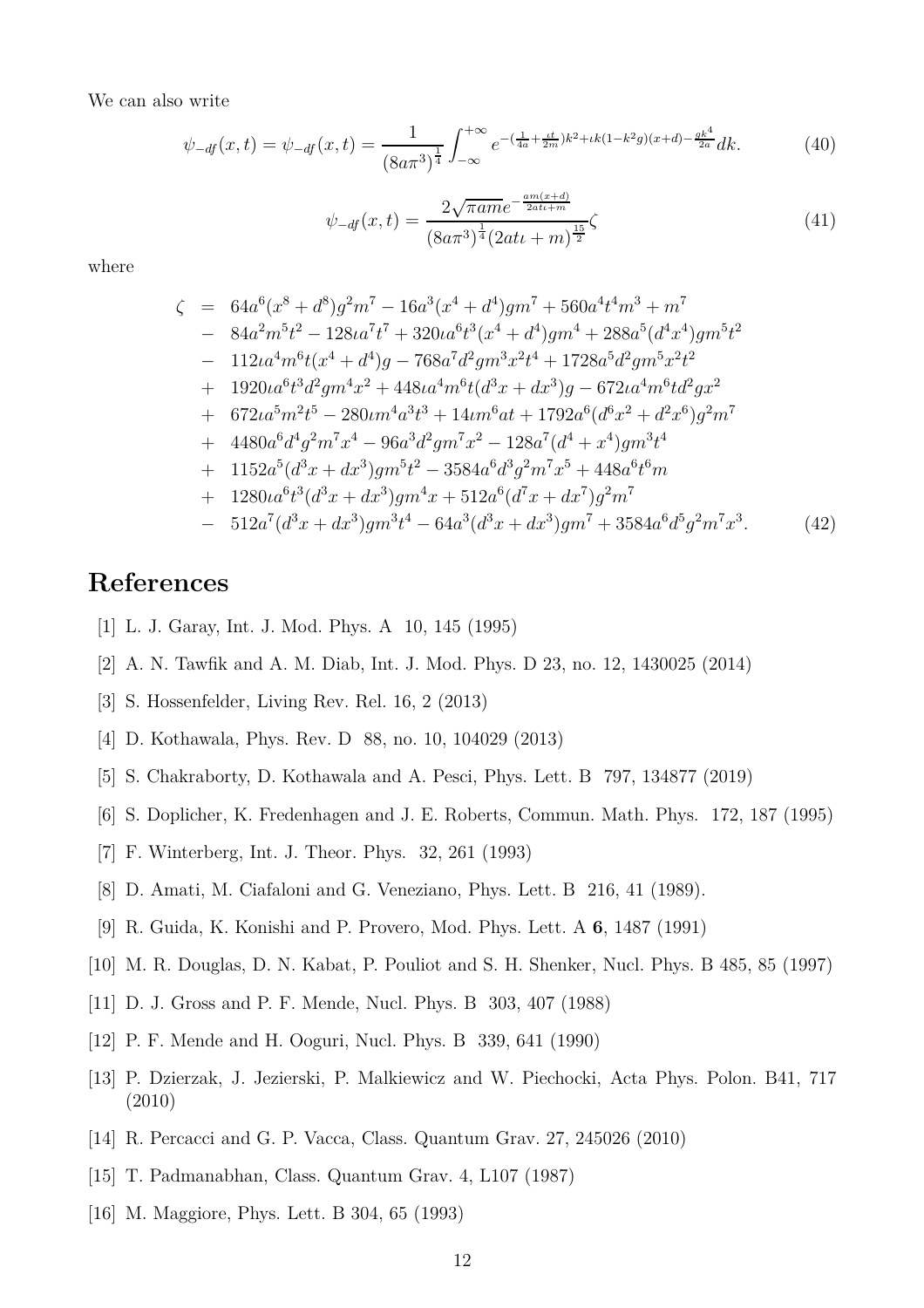- <span id="page-12-1"></span><span id="page-12-0"></span>[17] M. I. Park, Phys. Lett. B659, 698 (2008)
- <span id="page-12-2"></span>[18] A. Kempf, G. Mangano and R. B. Mann, Phys. Rev. D 52, 1108 (1995)
- <span id="page-12-3"></span>[19] M. Lubo, Phys. Rev. D 61, 124009 (2000)
- <span id="page-12-4"></span>[20] N. Sasakura, JHEP 0005, 015 (2000)
- <span id="page-12-5"></span>[21] N. Demir and E. C. Vagenas, Nucl. Phys. B 933, 340 (2018)
- <span id="page-12-6"></span>[22] S. Das and E. C. Vagenas, Phys. Rev. Lett. 101, 221301 (2008)
- <span id="page-12-7"></span>[23] A. F. Ali, S. Das and E. C. Vagenas, Phys. Rev. D 84, 044013 (2011)
- <span id="page-12-8"></span>[24] I. Pikovski, M. R. Vanner, M. Aspelmeyer, M. S. Kim and C. Brukner, Nature Phys. 8, 393 (2012)
- <span id="page-12-9"></span>[25] M. Khodadi, K. Nozari, S. Dey, A. Bhat and M. Faizal, (Nature) Sci. Rep. 8, no. 1, 1659 (2018)
- [26] S. Dey, A. Bhat, D. Momeni, M. Faizal, A. F. Ali, T. K. Dey and A. Rehman, Nucl. Phys. B 924, 578 (2017)
- <span id="page-12-11"></span><span id="page-12-10"></span>[27] P. Bosso, S. Das, I. Pikovski and M. R. Vanner, Phys. Rev. A 96, no. 2, 023849 (2017)
- <span id="page-12-12"></span>[28] N. Arkani-Hamed, S. Dimopoulos and G. R. Dvali, Phys. Lett. B 429, 263 (1998)
- [29] I. Antoniadis, N. Arkani-Hamed, S. Dimopoulos and G. R. Dvali, Phys. Lett. B 436, 257 (1998)
- <span id="page-12-14"></span><span id="page-12-13"></span>[30] J. C. Long, H. W. Chan and J. C. Price, Nucl. Phys. B 539, 23 (1999)
- <span id="page-12-15"></span>[31] A. Pomarol and M. Quiros, Phys. Lett. B 438, 255 (1998)
- <span id="page-12-16"></span>[32] L. Randall and R. Sundrum, Phys. Rev. Lett. 83, 4690 (1999)
- <span id="page-12-17"></span>[33] L. Randall and R. Sundrum, Phys. Rev. Lett. 83, 3370 (1999)
- <span id="page-12-18"></span>[34] M. Fontanini, E. Spallucci and T. Padmanabhan, Phys. Lett. B 633, 627 (2006)
- <span id="page-12-19"></span>[35] A. Smailagic, E. Spallucci and T. Padmanabhan, [hep-th/0308122.](http://arxiv.org/abs/hep-th/0308122)
- <span id="page-12-20"></span>[36] M. Fontanini, E. Spallucci and T. Padmanabhan, Phys. Lett. B 633, 627 (2006)
- [37] D. Kothawala, L. Sriramkumar, S. Shankaranarayanan and T. Padmanabhan, Phys. Rev. D 80, 044005 (2009)
- <span id="page-12-22"></span><span id="page-12-21"></span>[38] F. Skara and L. Perivolaropoulos, Phys. Rev. D 100, no. 12, 123527 (2019)
- <span id="page-12-23"></span>[39] E. C. Vagenas, A. F. Ali and H. Alshal, Phys. Rev. D 99, no. 8, 084013 (2019)
- [40] P. A. Bushev, J. Bourhill, M. Goryachev, N. Kukharchyk, E. Ivanov, S. Galliou, M. E. Tobar and S. Danilishin, Phys. Rev. D 100, no. 6, 066020 (2019)
- <span id="page-12-25"></span><span id="page-12-24"></span>[41] D. Gao and M. Zhan, Phys. Rev. A 94, no. 1, 013607 (2016)
- <span id="page-12-26"></span>[42] R. Garisto and L. Hardy, Phys. Rev. A 60, 827 (1999)
- [43] P. G. Kwiat, A. M. Steinberg and R. Y. Chiao, Phys. Rev. A 49, 61 (1994)